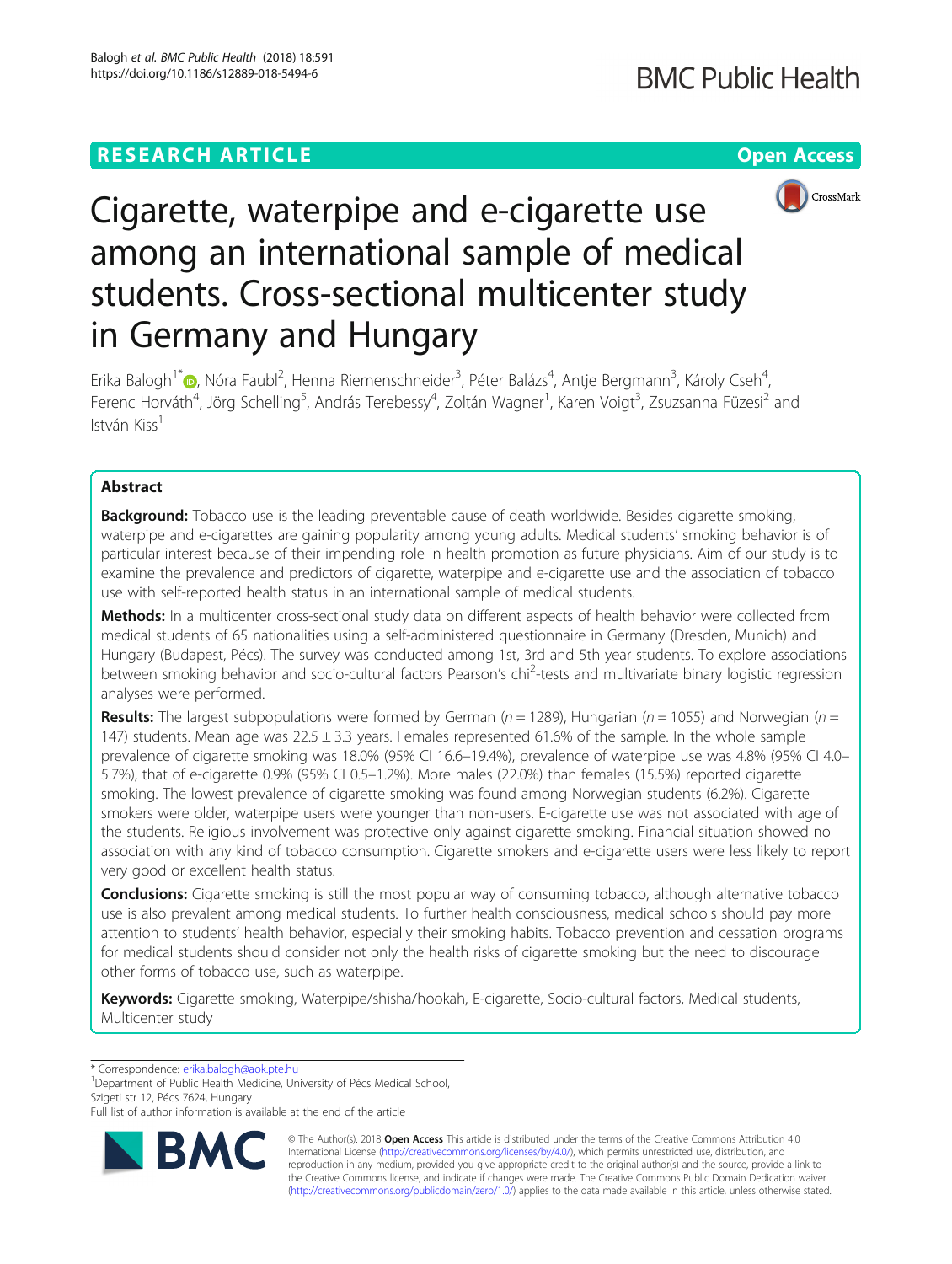## Background

Despite numerous efforts to stop the tobacco epidemic, tobacco use is still the single most preventable cause of morbidity and mortality worldwide [\[1](#page-8-0)]. This risk factor is responsible alone for the death of more than seven million people across the world each year [[2](#page-8-0)]. Among regions of the World Health Organization, Europe has the highest prevalence of tobacco smoking in the adult population and some of the highest prevalence of tobacco use by adolescents [\[3](#page-8-0)]. Health professionals, especially physicians, have a unique role while fighting tobacco smoking. Besides providing smoking cessation plans to their patients, they are role models for society at large. Since physicians who smoke are less likely to advise their patients to quit  $[4, 5]$  $[4, 5]$  $[4, 5]$ , the smoking behavior of future physicians (i.e. medical students) does influence not only their personal health but also the health of their future patients.

Previous studies have detected differences in smoking prevalence among medical students with regard to gender and country of origin  $[6–8]$  $[6–8]$  $[6–8]$  $[6–8]$  $[6–8]$ , however they did not consider socio-economic status and religious involvement which are known to influence smoking behavior in young adults  $[9-11]$  $[9-11]$  $[9-11]$ .

New and emerging tobacco products, waterpipe and ecigarette use are gaining popularity among the youth and young adults worldwide including dual waterpipe and cigarette use [[12,](#page-9-0) [13\]](#page-9-0). Waterpipe smoking is believed by many users to be less detrimental to health than traditional cigarette consumption [[14](#page-9-0)]. On the contrary, accumulating evidence shows that waterpipe smoking is harmful and addictive [[15\]](#page-9-0). There is not yet enough evidence on the safety of e-cigarettes. Although electronic nicotine delivery systems release generally fewer toxic chemicals than traditional cigarettes, and are less harmful than cigarettes, their use among youth and young adults is far from being safe. E-cigarettes may trigger nicotine dependence [[16](#page-9-0)]. Though cigarette smoking has been studied repeatedly among medical students in Europe  $[6-8, 17-20]$  $[6-8, 17-20]$  $[6-8, 17-20]$  $[6-8, 17-20]$  $[6-8, 17-20]$  $[6-8, 17-20]$  $[6-8, 17-20]$  $[6-8, 17-20]$ , data is limited on waterpipe and ecigarette use in this specific population [\[21,](#page-9-0) [22\]](#page-9-0).

## Aim of the study

The aim of this study was to assess and compare the prevalence of cigarette, waterpipe and e-cigarette use in an international sample of medical students at German and Hungarian universities and to investigate associations between tobacco use and a series of socio-demographic characteristics (gender, age, academic year, nationality, religiosity and financial situation). In order to examine whether smoking has an effect on the current health status of future physicians (i.e. medical students), the relationship between self-reported health status and tobacco use was also analyzed. Monitoring the prevalence of traditional and emerging forms of tobacco use among medical students is essential to detect any changes in tobacco consumption patterns, which can better help tailor smoking cessation policies to this subpopulation.

## Methods/design

### Study design and survey instrument

Our cross-sectional multicenter study used a selfadministered questionnaire and was carried out at four Medical Faculties in Germany and Hungary (Technische Universität Dresden, Ludwig-Maximilians-Universität Munich, Semmelweis University Budapest and University of Pécs). The questionnaire development process and piloting of the study among medical students from different nationalities has been reported elsewhere [\[23\]](#page-9-0).

The questionnaire was based largely on selected items of validated instruments (e.g. 36-Item Short Form Survey Instrument [\[24](#page-9-0)]) and previous studies from Technische Universität Dresden and Semmelweis University [\[6](#page-9-0), [25](#page-9-0)]. The questionnaire was first developed in English, and then translated into German and Hungarian. Beyond sociodemographic characteristics and self-reported health status, data on several risk behaviors, including tobacco consumption, were recorded. This paper focuses on tobacco use and its socio-demographic correlates.

Participants smoking cigarettes at least once a month were classified as current cigarette smokers, those who smoked cigarettes every day as daily smokers, current cigarette smokers who did not smoke every day as occasional smokers. Students using waterpipe or e-cigarette at least once a month were considered waterpipe users or ecigarette users, respectively. Religious involvement was assessed with the question: "Do you consider yourself as religious?". Answer choices included "not at all", "not very", "moderate", "very" and "no opinion". Self-reported health status was categorized as "excellent", "very good", "good", "fair" or "poor". Participants were also asked to rate their financial situation on a scale from 1 (no financial problems) to 5 (everyday financial problems).

#### Study participants and setting

In 2014, the total population of registered 1st, 3rd and 5th year medical students ( $n = 5223$ ) at the four study sites were invited to participate in our survey. Participation was anonymous and voluntary. Consent to participate was given by responding to the questionnaire as stated on its cover letter. The study was carried out during mandatory seminars/tutorials and lectures using the same nonrandom sampling method for all three year groups as follows: questionnaires were distributed to those attending seminars or lectures (thus students who were absent from these sessions did not have the opportunity to participate in the survey). All questionnaires, even blank ones, were collected in boxes at the doors to allow non-respondents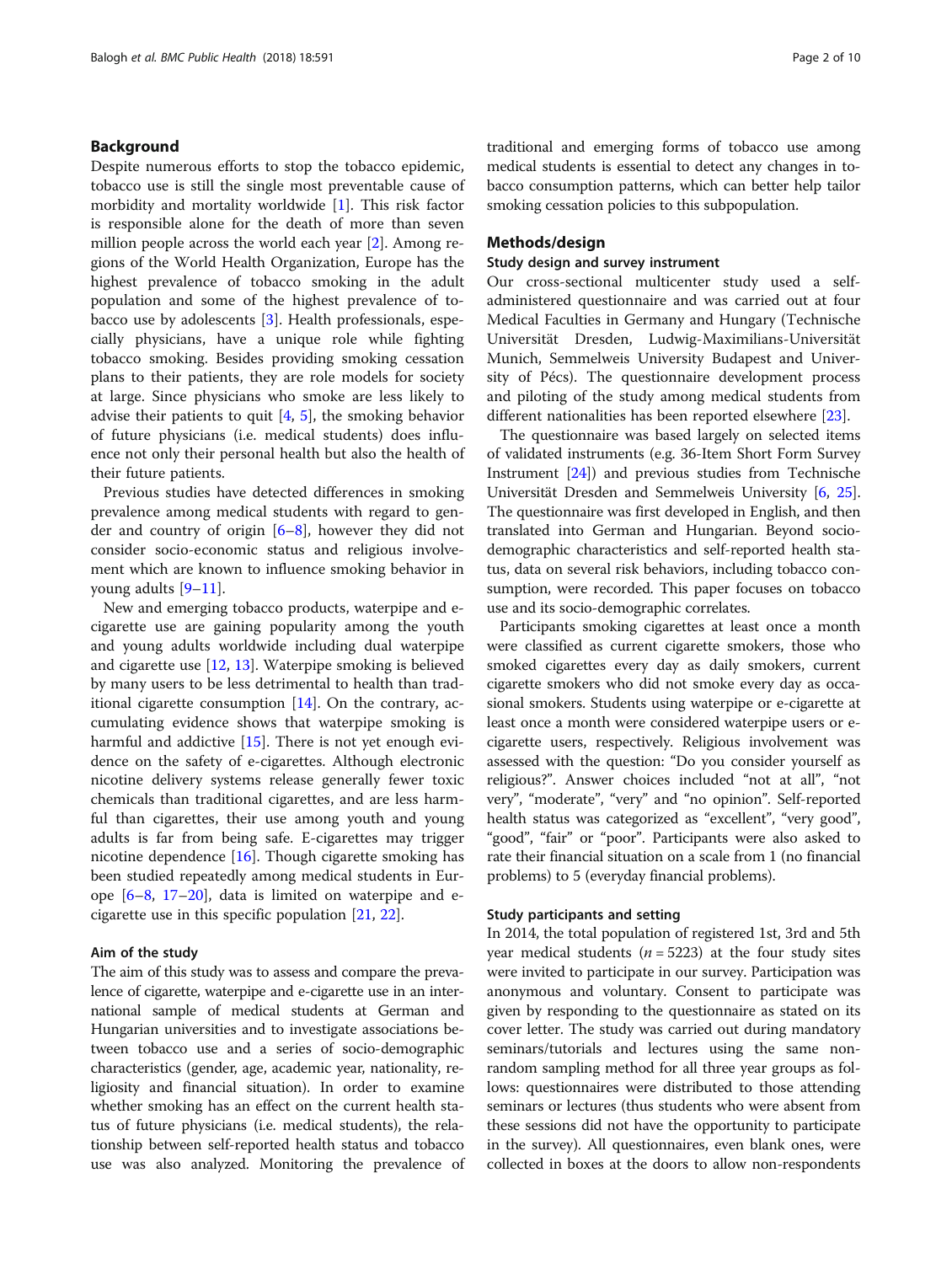to remain anonymous. The response rate was calculated by dividing the number of completed or partially completed questionnaires by the number of all registered 1st  $(n = 2545)$ , 3rd  $(n = 1345)$  and 5th year  $(n = 1333)$  medical students. The study protocol was reviewed and approved by appropriate institutional review boards.

As reported in a previous publication on German medical students' smoking behavior, prevalence of cigarette smoking was the same in Germany and abroad (Pécs and Budapest, Hungary) [\[26\]](#page-9-0), thus the German students' data were merged in the current analysis. Medical faculties in Budapest and Pécs offer medical degree programs in Hungarian, German and English language. As a result, approximately 40% of students are from abroad and a large group of international students were therefore included in the survey. German, Hungarian and Norwegian students were the largest subpopulations. Data of all other students were collapsed and referred to as multinational group.

#### Statistical analysis

Analysis was performed using IBM-SPSS v.20. Prior to statistical analysis, religious involvement was transformed into a dichotomized variable using the same categories as those used by Yong et al. [[27\]](#page-9-0) into a group with high religiosity ("very religious") and a group with all other students. To be used in binary logistic regression analyses, health status was converted into a binary variable: students with excellent or very good health status versus all other students. Financial situation was used in four different dichotomized forms (1 versus 2–5; 1–2 versus 3–5; 1–3 versus 4–5; 1–4 versus 5) to identify relevant associations between tobacco use and economic status. An independent samples t-test was used for comparing means of metric data. Pearson's chi<sup>2</sup>-tests were performed to compare nominal variables and to examine univariate associations between socio-cultural factors and smoking behavior. Z-tests were carried out with Bonferroni correction to assess differences in the prevalence of cigarette, waterpipe smoking, and ecigarette use among subgroups of different nations. Multivariate binary logistic regression was conducted to investigate the effect of multiple factors on cigarette, ecigarette and waterpipe smoking, and on self-reported health status. Students who could not be classified as in the 1st, 3rd or 5th academic years were not included in the analyses examining the association between smoking status and study year.

#### Results

A total of 2935 medical students from 65 different nations (response rate: 56.2%) at four universities participated in this multicenter study. Gender was reported in 2925 cases. Socio-demographic characteristics of the participants are shown in Table 1. German, Hungarian and Norwegian students were the most represented nationalities in the sample; the remaining students formed the multinational group. Among 324 German and 147 Norwegian students studying in Hungary only two (0. 4%) specified Hungary as country of origin. Most students in the multinational group (89.6%) reported that the country in which they had spent the most of their life was one other than the country of their current medical school. These findings show that most of the students of other nationalities were temporary residents in Germany and Hungary. The composition of the multinational group was heterogeneous including students from European (54.6%), Asian (32.2%), American (7.1%) and African (6.1%) countries. Data on cigarette smoking was available in 2883 cases, waterpipe use in 2725, and e-cigarette use in 2688 cases. Proportion of cases with missing data on cigarette, waterpipe and e-cigarette use was less than 10%.

#### Cigarette smoking

Overall the prevalence of cigarette smoking was 18.0% (95% confidence interval [CI] 16.6–19.4%). Significantly more males smoked cigarettes than females. Gender differences of smoking rates were statistically significant in

|  |  | <b>Table 1</b> Sample characteristics ( $n = 2925$ ) |  |
|--|--|------------------------------------------------------|--|
|  |  |                                                      |  |

| Characteristic                               | Statistic      |
|----------------------------------------------|----------------|
| Age, mean $\pm$ SD                           | $22.5 \pm 3.3$ |
| Gender: female, n (%)                        | 1803 (61.6)    |
| Nationality                                  |                |
| German, n (%)                                | 1289 (44.1)    |
| Hungarian, n (%)                             | 1055 (36.1)    |
| Norwegian, n (%)                             | 147(5.0)       |
| Multinational group, n (%)                   | 434 (14.8)     |
| Academic year                                |                |
| First, n (%)                                 | 1252 (42.8)    |
| Third, $n$ $(\%)$                            | 889 (30.4)     |
| Fifth, $n$ $(\%)$                            | 666 (22.8)     |
| Health status: very good or excellent, n (%) | 1935 (66.4)    |
| Financial situation on a scale of five       |                |
| 1 (no financial problems), n (%)             | 1227 (42.5)    |
| 2, n (%)                                     | 835 (28.9)     |
| $3, n$ (%)                                   | 579 (20.0)     |
| 4, n (%)                                     | 174 (6.0)      |
| 5 (everyday financial problems), n (%)       | 44 (1.5)       |
| Religion                                     |                |
| Roman catholic, n (%)                        | 1002 (34.3)    |
| Evangelical/Lutheran, n (%)                  | 398 (13.6)     |
| Religiosity: very religious, n (%)           | 328 (11.2)     |

SD Standard deviation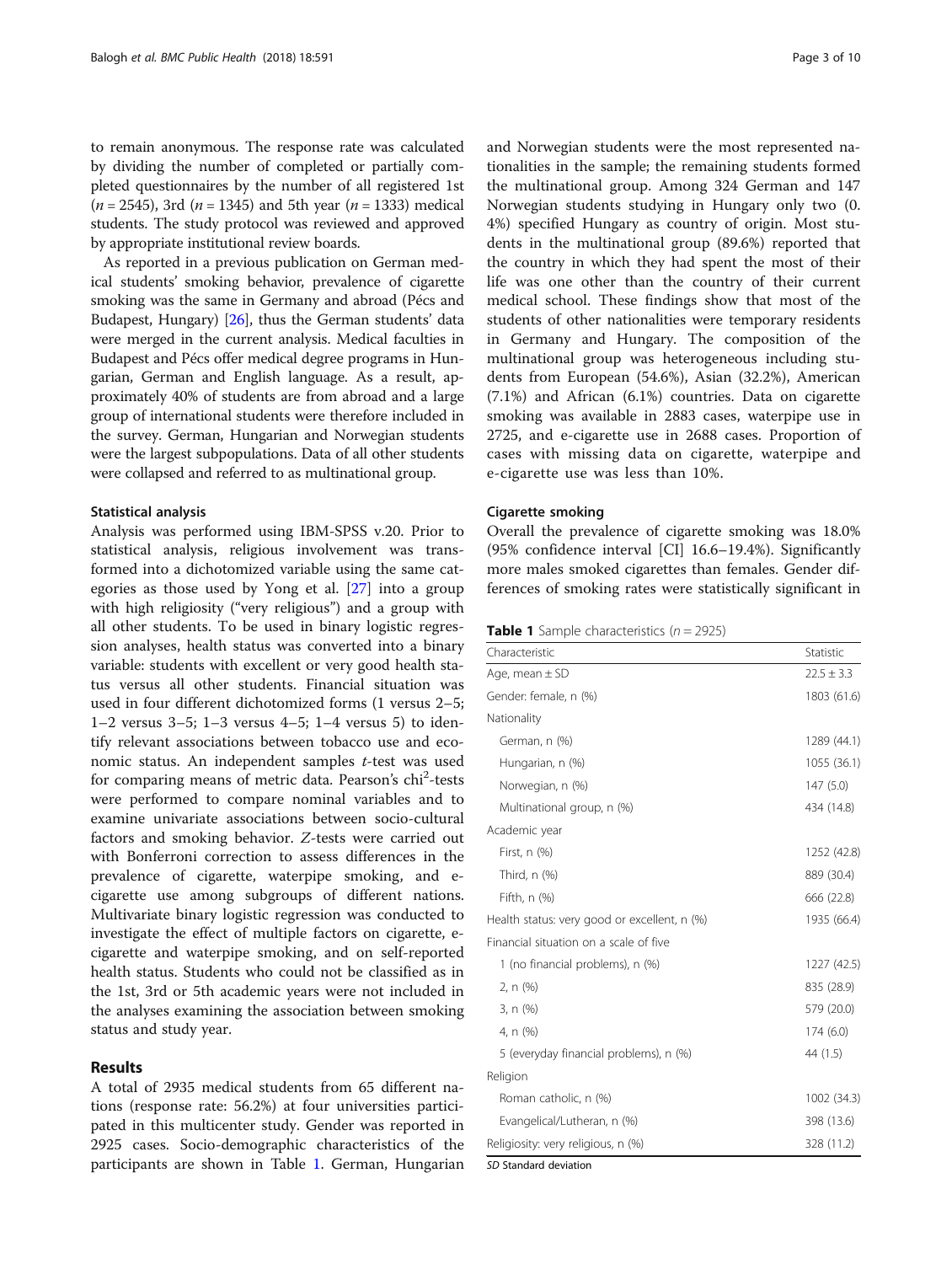the subgroups of German and Hungarian students. Prevalence of cigarette smoking was the highest in the multinational group and it was the lowest among Norwegian students (Table 2). None of the Norwegian students were daily smokers (Table [3](#page-4-0)).

About half of the daily smokers consumed 10 or more cigarettes a day (interquartile range [IR]: 5–12 cigarettes/day). Occasional smokers consumed an average of 4.7 cigarettes on one occasion (IR: 2–5 cigarettes/occasion). The majority (70.0%) of daily smokers and almost the half (45.0%) of occasional smokers had already tried to quit smoking.

Cigarette smokers had higher mean age than nonsmokers  $(23.8 \pm 3.4)$  years versus  $22.4 \pm 3.2$  years, t-test,  $p < 0.001$ ). Age difference between smokers and nonsmokers was only significant in the 1st academic year. There was no age difference between smokers and nonsmokers in the 3rd an 5th study years.

There were fewer cigarette smokers among students who reported being "very religious" compared to those not being very religious (13.0% versus 18.6%, chi $^2$ -test,  $p$  $= 0.013$ ). According to the chi<sup>2</sup>-tests, prevalence of current cigarette smoking was not related to the students' financial situation regardless how it was dichotomized prior to analysis (regardless of the cut-off chosen for dichotomization). Only 7.6% reported poor financial circumstances (4–5 on a scale of five) and 92.4% saw their financial status as very good, good or average (1–3 on a scale of five).

According to a multivariate binary logistic regression analysis, cigarette smoking was significantly related to age, gender, nationality, study year and religiosity (Nagelkerke  $R^2 = 0.044$ ). Male gender, older age, nationality "other than Norwegian" were associated with increased odds for cigarette smoking, whereas high religiosity and studying in the 5th academic year were protective (Table [4\)](#page-4-0).

#### Waterpipe smoking

Prevalence of waterpipe smoking was 4.8% (95% CI 4.0– 5.7%). Most of the waterpipe smokers (77%) used waterpipe 1–3 times a month, 11% once a week, 9% several times a week, and only 3% daily. Mean age of waterpipe users was lower than that of non-users  $(21.5 \pm 2.9 \text{ years})$ versus  $22.6 \pm 3.2$  years, *t*-test,  $p < 0.001$ ). Waterpipe use was more common among male students than among females. Gender difference was statistically significant among German students and in the multinational group (Table [5\)](#page-5-0). None of the female students were daily users, whereas 0.4% of males used waterpipe every day. No statistically significant differences were found in the prevalence of waterpipe smoking as related to nationality, financial situation or religious involvement. Association of age and gender with waterpipe tobacco use remained significant after adjusting for each other, nationality, study year and religiosity (Table [6,](#page-5-0) Nagelkerke  $R^2 = 0$ . 053).

## E-cigarette use

Prevalence of e-cigarette use was 0.9% (95% CI 0.5–1. 2%) with only 12 daily users (0.4%). More students in the multinational group used e-cigarettes as compared to the German and Hungarian groups. E-cigarette use was not related to age, gender, study year, religiosity or financial situation. Multivariate binary logistic regression confirmed the association of e-cigarette use and nation-ality (Table [7,](#page-6-0) Nagelkerke  $R^2 = 0.11$ ).

## Association of cigarette smoking with waterpipe and ecigarette use

Waterpipe and e-cigarette use were more common among cigarette smokers than non-smokers (Table [8\)](#page-6-0). Based on binary logistic regression models cigarette smoking was associated with a 2.8-fold odds for waterpipe use (exponentiation of the B coefficient,  $[Exp(B)] = 2.794$ , 95% CI 1.

| Table 2 Prevalence of cigarette smoking by gender and nationality |  |  |  |
|-------------------------------------------------------------------|--|--|--|
|-------------------------------------------------------------------|--|--|--|

|                                                                                                                                                                                                              | Cigarette smokers         |              |             |                                         |  |
|--------------------------------------------------------------------------------------------------------------------------------------------------------------------------------------------------------------|---------------------------|--------------|-------------|-----------------------------------------|--|
|                                                                                                                                                                                                              | Total                     | Males        | Females     | Difference between genders <sup>a</sup> |  |
| Total sample<br>$n = 2883$                                                                                                                                                                                   | 518 (18.0)                | 242 (22.0)   | 276 (15.5)  | p < 0.001                               |  |
| German students<br>$n = 1269$                                                                                                                                                                                | 211 (16.6)                | 100(20.2)    | 111(14.3)   | $p = 0.006$                             |  |
| Hungarian students<br>$n = 1042$                                                                                                                                                                             | 198 (19.0)                | 88 (23.7)    | 110(16.4)   | $p = 0.004$                             |  |
| Norwegian students<br>$n = 145$                                                                                                                                                                              | 9 $(6.2)^b$               | $3(5.8)^{c}$ | $6(6.5)^d$  | $p = 0.870$                             |  |
| Multinational group<br>$n = 427$                                                                                                                                                                             | 100 $(23.4)$ <sup>e</sup> | 51 (27.9)    | 49 (20.1)   | $p = 0.060$                             |  |
| Difference among nationalities <sup>a</sup>                                                                                                                                                                  | p < 0.001                 | $p = 0.004$  | $p = 0.012$ |                                         |  |
| Data expressed as n (%), <sup>a</sup> Pearsons chi <sup>2</sup> -test, <sup>b.c.d.e</sup> Z-test with Bonferroni correction: $b$ < 0.05 versus German, Hungarian and multinational groups, $c$ < 0.05 versus |                           |              |             |                                         |  |

Hungarian and multinational groups,  $^d\!p$  < 0.05 versus multinational group,  $^e\!p$  < 0.05 versus German and Norwegian groups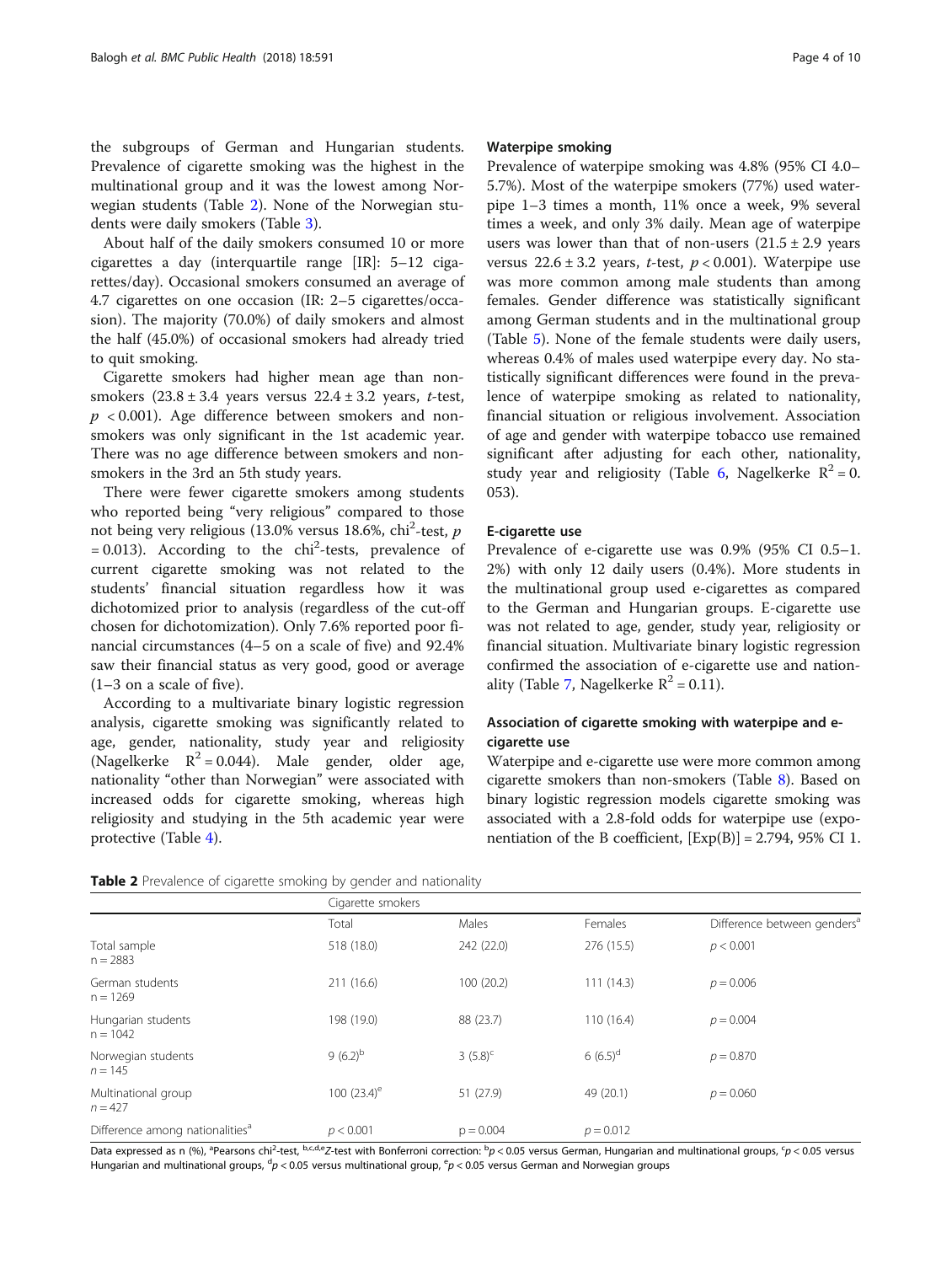|                                                                                                                                                                                                                                | Daily cigarette smokers |              |              |                                         |  |
|--------------------------------------------------------------------------------------------------------------------------------------------------------------------------------------------------------------------------------|-------------------------|--------------|--------------|-----------------------------------------|--|
|                                                                                                                                                                                                                                | Total                   | Males        | Females      | Difference between genders <sup>®</sup> |  |
| Total sample<br>$n = 2883$                                                                                                                                                                                                     | 220(7.6)                | 115(10.4)    | 105(5.9)     | p < 0.001                               |  |
| German students<br>n = 1269                                                                                                                                                                                                    | 91(7.2)                 | 47 (9.5)     | 44 (5.7)     | $p = 0.010$                             |  |
| Hungarian students<br>$n = 1042$                                                                                                                                                                                               | 78 (7.5)                | 38 (10.2)    | 40(6.0)      | $p = 0.013$                             |  |
| Norwegian students<br>$n = 145$                                                                                                                                                                                                | $0(0.0)^b$              | $0(0.0)^{c}$ | $0(0.0)^{c}$ | n.a.                                    |  |
| Multinational group<br>n = 427                                                                                                                                                                                                 | 51 (11.9)               | 30(16.4)     | 21(8.6)      | $p = 0.014$                             |  |
| Difference among nationalities <sup>a</sup>                                                                                                                                                                                    | p < 0.001               | $p = 0.004$  | $p = 0.028$  |                                         |  |
| Data expressed as n (%), <sup>a</sup> Pearsons chi <sup>2</sup> -test, <sup>b.c</sup> Z-test with Bonferroni correction: <sup>b</sup> p < 0.05 versus German, Hungarian and multinational groups, <sup>c</sup> p < 0.05 versus |                         |              |              |                                         |  |

<span id="page-4-0"></span>Table 3 Prevalence of daily cigarette smoking by gender and nationality

multinational group, n.a. not analyzed

879–4.155,  $p < 0.001$ , Nagelkerke R<sup>2</sup> = 0.081), and with an almost 9-fold odds for e-cigarette use  $(Exp(B) = 8.739,$ 95% CI 3.558–21.465,  $p < 0.001$ , Nagelkerke R<sup>2</sup> = 0.201) when compared to non-smoking, even after adjusting for age, gender, nationality, study year and religiosity.

## Association of cigarette and e-cigarette smoking with health status

The proportion of medical students reporting very good or excellent health status was lower among cigarette smokers compared to non-smokers (58.9% versus 68.1%, chi<sup>2</sup>-test,  $p < 0.001$ ), and also among e-cigarette users compared to non-users (37.5% versus 66.8%,  $\chi$ hi<sup>2</sup>-test, *p*  $= 0.002$ ).

This negative impact of cigarette smoking and e-cigarette smoking on self-reported health status remained significant even after adjusting for each other, age, gender, nationality, study year and religiousness according to a logistic regression model (Nagelkerke  $R^2 = 0.067$ ): the probability of reporting very good or excellent health status was almost 30% lower among cigarette smokers compared to nonsmokers  $(Exp(B) = 0.717, 95\% \text{ CI } 0.579 - 0.888, p = 0.002)$ , and 70% lower among e-cigarette users compared to nonusers  $(Exp(B) = 0.300, 95\% \text{ CI } 0.126 - 0.715, p = 0.007)$ . No such relationship between self-reported health status and waterpipe smoking was detected in our sample.

## **Discussion**

Marked variation in smoking prevalence was observed among medical students by gender and nationality. Our findings of male predominance in smoking rates corresponds with previous studies in general populations [[28](#page-9-0), [29\]](#page-9-0), as well as with specific studies of medical students [[6,](#page-9-0) [8,](#page-9-0) [17\]](#page-9-0).

Overall, the prevalence of smoking among medical students in our cross-sectional study was lower than that of the comparable young adult populations in Germany, Hungary and Norway. This is a favorable trend as compared to a previous European survey that found the smoking prevalence to be higher among medical students than

**Table 4** Predictors of cigarette smoking status based on multivariate binary logistic regression

|                                          | $P$ -value | Exp(B) | 95% confidence interval Exp(B) |       |
|------------------------------------------|------------|--------|--------------------------------|-------|
| Cigarette smoking status: current smoker |            |        | Lower                          | Upper |
| Constant                                 | < 0.001    |        |                                |       |
| Age (per year increase)                  | < 0.001    | 1.085  | 1.050                          | 1.122 |
| Male gender (ref. female)                | 0.001      | 1.420  | 1.163                          | 1.734 |
| Nationality (ref. Norwegian)             |            |        |                                |       |
| German                                   | 0.004      | 2.800  | 1.394                          | 5.623 |
| Hungarian                                | < 0.001    | 4.097  | 2.031                          | 8.265 |
| Multinational group                      | < 0.001    | 4.542  | 2.215                          | 9.316 |
| Academic year (ref. first)               |            |        |                                |       |
| Third                                    | 0.119      | 0.825  | 0.647                          | 1.051 |
| Fifth                                    | 0.010      | 0.683  | 0.512                          | 0.911 |
| Very religious (ref. all other)          | 0.007      | 0.614  | 0.431                          | 0.876 |
|                                          |            |        |                                |       |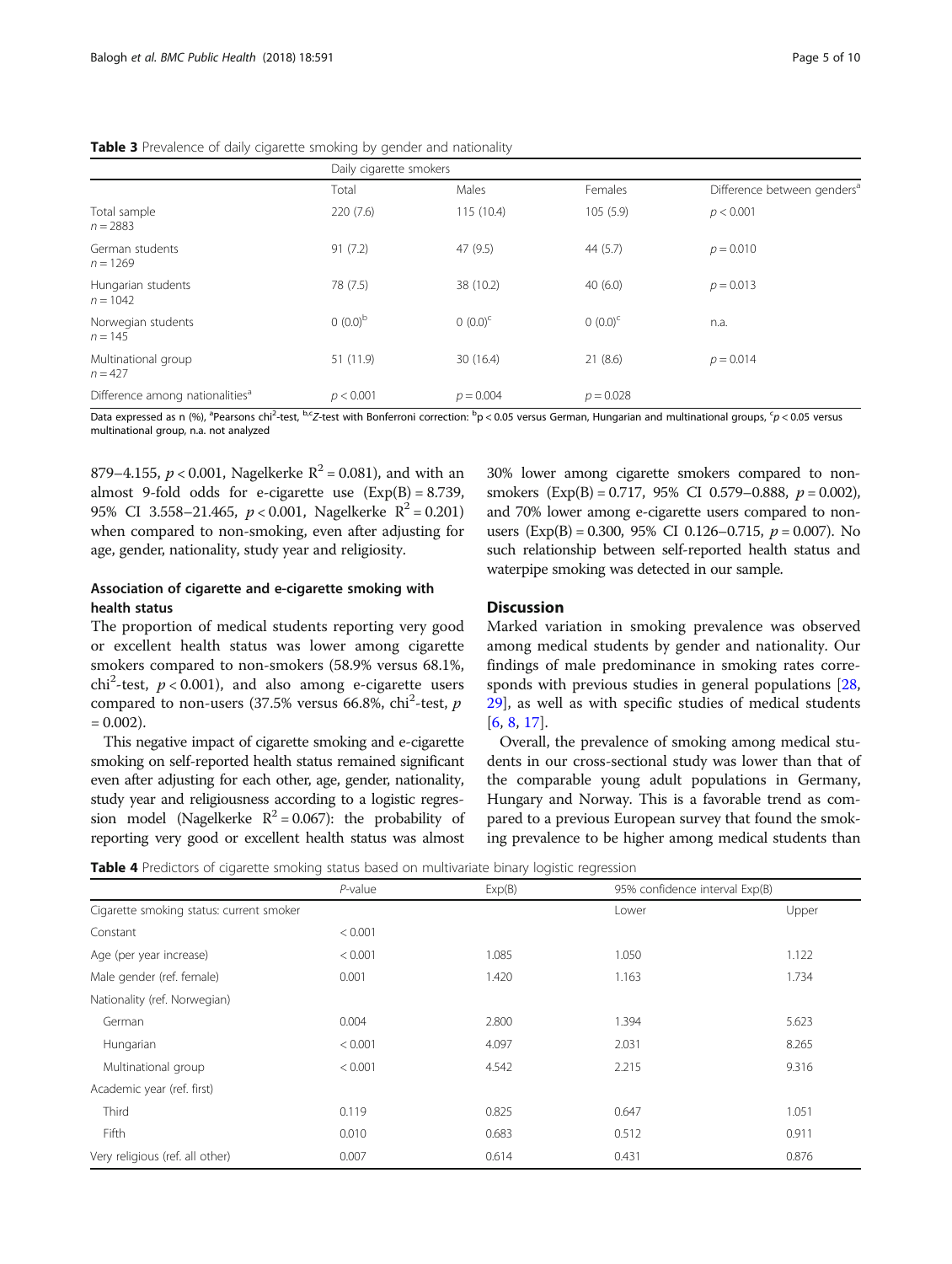|                                                       | Waterpipe smokers |             |             |                                         |  |
|-------------------------------------------------------|-------------------|-------------|-------------|-----------------------------------------|--|
|                                                       | Total             | Males       | Females     | Difference between genders <sup>a</sup> |  |
| Total sample<br>$n = 2725$                            | 132 (4.8)         | 73 (7.0)    | 59(3.5)     | p < 0.001                               |  |
| German students<br>$n = 1207$                         | 51(4.2)           | 30(6.4)     | 21(2.9)     | $p = 0.003$                             |  |
| Hungarian students<br>$n = 996$                       | 57(5.7)           | 27(7.5)     | 30(4.7)     | $p = 0.067$                             |  |
| Norwegian students<br>$n = 138$                       | 4(2.9)            | 1(2.0)      | 3(3.4)      | $p = 0.656$                             |  |
| Multinational group<br>$n = 384$                      | 20(5.2)           | 15(8.9)     | 5(2.3)      | $p = 0.004$                             |  |
| Difference among nationalities <sup>a</sup><br>$\sim$ | $p = 0.271$       | $p = 0.353$ | $p = 0.208$ |                                         |  |

<span id="page-5-0"></span>Table 5 Prevalence of waterpipe smoking by gender and nationality

Data expressed as n (%). <sup>a</sup>Pearsons chi<sup>2</sup>-test

the general population [\[8](#page-9-0)]. In our study, prevalence of cigarette smoking was 20% among German male and 14% among German female students, whereas smoking prevalence was 31% among German males and 21% among German females aged 18–24 years as reported by the 2015 Epidemiological Survey of Substance Abuse [[30](#page-9-0)]. According to the European Health Interview Survey 2014, smoking rates in Hungary were 42% in males and 29% in females in the 18–34 age group [[29](#page-9-0)], which were higher than prevalence of smoking among Hungarian medical students in our study (24% in males, 16% in females). Norway had relatively low smoking rates in 2014 in the young adult population (20% in males and 14% in females aged 16–24 years [\[31\]](#page-9-0)). Accordingly, we found very low smoking rates among Norwegian medical students (6.5% in females and 5.8% in males). Moreover, none of the Norwegian students were daily smokers, while about 7% of German and Hungarian students smoked cigarettes every day.

Although it cannot be answered directly from our results, knowledge about health risks of smoking as well as

personal beliefs about roles as future physicians may have contributed to the lower smoking prevalence among medical students as compared to the general population. Based on European studies, the majority of medical students believed that health professionals are role models for patients [[8\]](#page-9-0), and almost 70% believed to know the health risks of smoking [\[19](#page-9-0)]. It is also possible that other factors such as parental smoking and peer influences may explain the difference in smoking rates between medical students and the general population.

Prevalence of cigarette smoking among medical students reported by former studies at German universities (males 22–42%, females 13–22% [[6,](#page-9-0) [8,](#page-9-0) [17\]](#page-9-0)) was similar to or higher than that of German medical students in our study (males 20%, females 14%). Previous surveys among Hungarian medical students showed wide variation in the prevalence of smoking (from 18 to 40% [[18](#page-9-0), [20\]](#page-9-0)); our study mirrors those with the lower smoking rate. Surveys of Norwegian medical students found that smoking prevalence was 20–29% among males and 8– 19% among females [[7,](#page-9-0) [32\]](#page-9-0), whereas in our study only 5.

**Table 6** Predictors of waterpipe smoking status based on multivariate binary logistic regression

|                                  | $P$ -value | Exp(B) | 95% confidence interval Exp(B) |       |
|----------------------------------|------------|--------|--------------------------------|-------|
| Waterpipe smoking status: smoker |            |        | Lower                          | Upper |
| Constant                         | 0.687      |        |                                |       |
| Age (per year increase)          | 0.008      | 0.877  | 0.796                          | 0.966 |
| Male gender (ref. female)        | < 0.001    | 2.097  | 1.451                          | 3.031 |
| Nationality (ref. Norwegian)     |            |        |                                |       |
| German                           | 0.938      | 0.959  | 0.334                          | 2.753 |
| Hungarian                        | 0.501      | 1.437  | 0.499                          | 4.135 |
| Multinational group              | 0.574      | 1.377  | 0.452                          | 4.194 |
| Academic year (ref. first)       |            |        |                                |       |
| Third                            | 0.439      | 0.830  | 0.517                          | 1.331 |
| Fifth                            | 0.435      | 0.763  | 0.387                          | 1.505 |
| Very religious (ref. all other)  | 0.076      | 0.515  | 0.247                          | 1.071 |
|                                  |            |        |                                |       |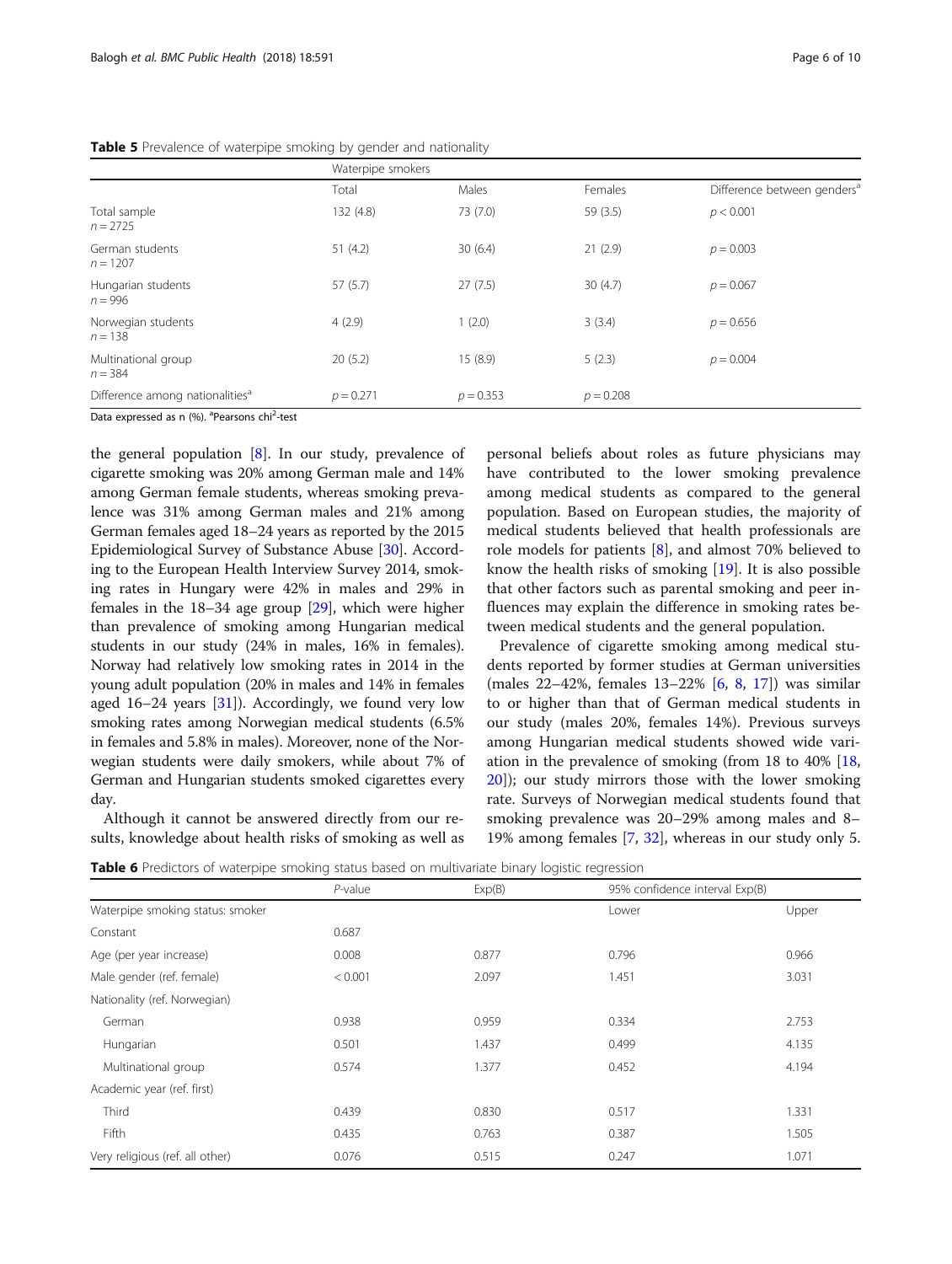|                                        | $P$ -value | Exp(B) | 95% confidence interval Exp(B) |       |
|----------------------------------------|------------|--------|--------------------------------|-------|
| E-cigarette smoker status: smoker      |            |        | Lower                          | Upper |
| Constant                               | 0.045      |        |                                |       |
| Age (per year increase)                | 0.773      | 0.978  | 0.842                          | 1.137 |
| Male gender (ref. female)              | 0.139      | 1.865  | 0.817                          | 4.257 |
| Nationality (ref. Multinational group) |            |        |                                |       |
| Hungarian                              | < 0.001    | 0.080  | 0.022                          | 0.292 |
| German                                 | < 0.001    | 0.173  | 0.068                          | 0.441 |
| Norwegian                              | 0.162      | 0.231  | 0.030                          | 1.802 |
| Academic year (ref. first)             |            |        |                                |       |
| Third                                  | 0.919      | 0.947  | 0.328                          | 2.730 |
| Fifth                                  | 0.334      | 1.781  | 0.552                          | 5.746 |
| Very religious (ref. all other)        | 0.095      | 2.381  | 0.859                          | 6.601 |

<span id="page-6-0"></span>Table 7 Predictors of e-cigarette use based on multivariate binary logistic regression

8% of Norwegian male and 6.5% of Norwegian female students were current smokers. Summarizing the existing data on smoking rates among medical students, the most obvious difference between previously published results and our findings was observed in Norwegian students which showed a remarkable decrease in the prevalence of cigarette smoking.

Taken together, similar differences in smoking rates could be found between nationalities both in the general population and among medical students. Norway had the lowest smoking rates in both settings and an ongoing decrease in the prevalence of cigarette smoking among Norwegian young people has been reported recently [\[33](#page-9-0)]. Lower prevalence of cigarette smoking in Norway may be explained by Norway's long standing ban on all tobacco advertising, other preventive and control measures against tobacco use, and partly by a recent shift to snuff use [\[34](#page-9-0)].

In the last decades several tobacco control measures were introduced in Germany and Hungary as well. In Germany, numerous measures (increases in cigarette taxes, raising the minimum age for purchasing tobacco products, ban on advertising, laws on the protection of non-smokers and warnings on cigarette packages) have been implemented to reduce tobacco consumption. Nevertheless, there is still room for improvement in many areas of tobacco control policy [[35\]](#page-9-0). According to the results of the 2013 Tobacco Control Scale, in which 34 European countries were compared with regard to their efforts to achieve effective tobacco prevention and control, Germany took the 33th place [[36\]](#page-9-0). In recent years Hungary has also adopted or strengthened a series of tobacco control measures. The most important of these are the indoor smoking ban in public places and some outdoor prohibitions, the significant tax increase on cigarettes, the combined warnings (text and pictures) on cigarette packages, and the drastic reduction in the number of stores selling tobacco products [\[37](#page-9-0)]. Thanks to these efforts, Hungary has been ranked above average (11th place) on the European tobacco control scale in 2013 [\[36](#page-9-0)]. In that year, Norway ranked fourth on the same scale [[36\]](#page-9-0). Although a causal relationship between a country's tobacco strategy and smoking rates among its medical students cannot be established, the promotion of a comprehensive smoke-free legislation with a consequent social rejection of smoking may contribute to a decrease in smoking rates among medical students.

Table 8 Association of cigarette smoking with waterpipe and e-cigarette use

|                      | No waterpipe | Waterpipe | $Chi2$ -test | No e-cigarette | E-cigarette | Chi <sup>2</sup> -test |
|----------------------|--------------|-----------|--------------|----------------|-------------|------------------------|
| Cigarette non-smoker |              |           | p < 0.001    |                |             | p < 0.001              |
| $\mathbb N$          | 2108         | 77        |              | 2146           | 8           |                        |
| % of total sample %  | 78.2         | 2.9       |              | 80.6           | 0.3         |                        |
| of non-smoker        | 96.5         | 3.5       |              | 99.6           | 0.4         |                        |
| Cigarette smoker     |              |           |              |                |             |                        |
| $\mathbb N$          | 460          | 52        |              | 491            | 16          |                        |
| % of total sample %  | 17.1         | 1.9       |              | 18.5           | 0.6         |                        |
| of smoker            | 89.8         | 10.2      |              | 96.8           | 3.2         |                        |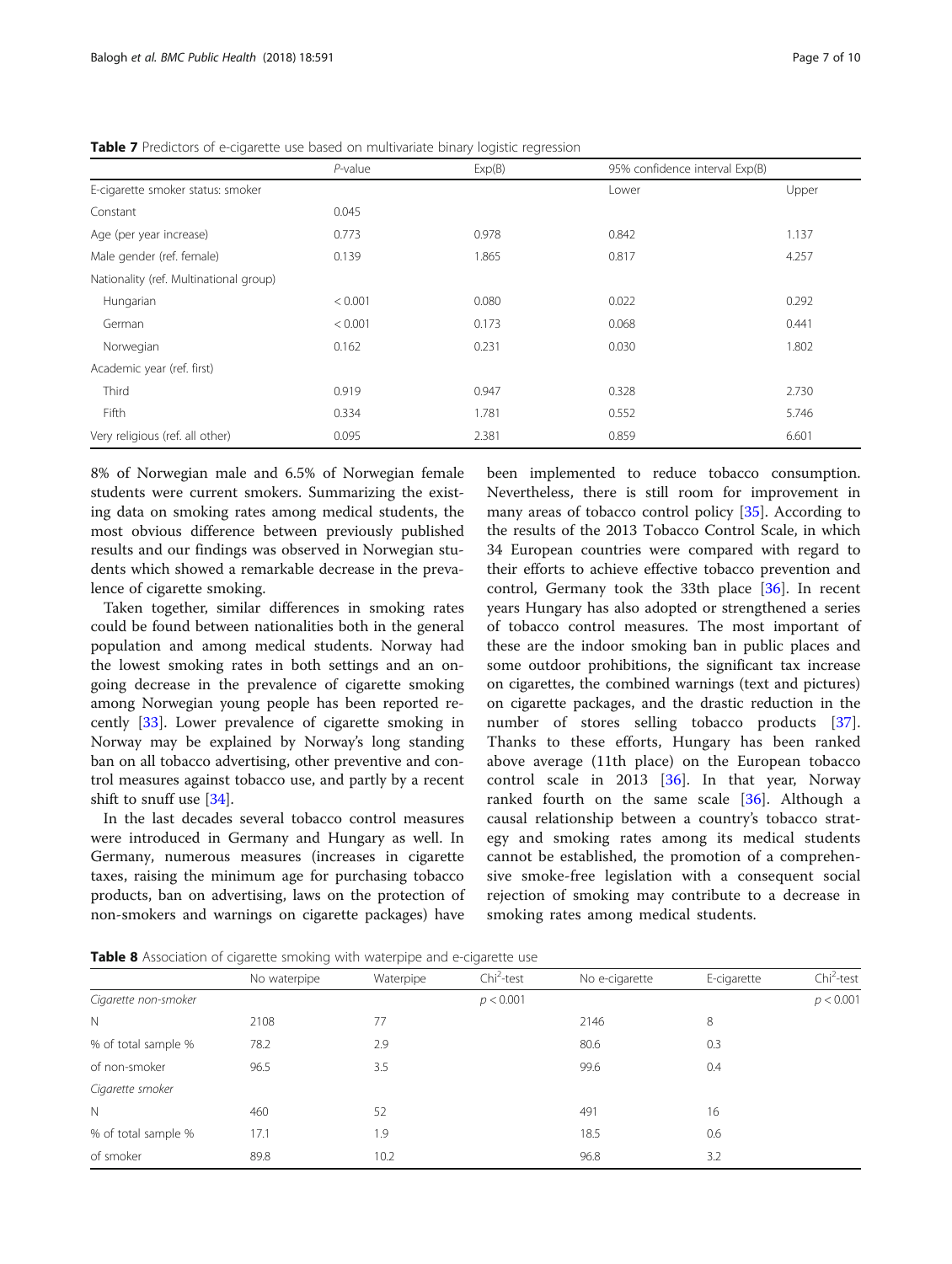In our sample about 5% of the respondents were current waterpipe smokers. An even higher prevalence of current waterpipe smoking (11%) was reported in a previous study involving medical students in London [[21\]](#page-9-0). The lack of awareness about the harmful health effects of waterpipe smoking, the social nature of its use and the presence of waterpipe cafés near educational establishments may contribute to the growing use of waterpipe among medical students [\[12,](#page-9-0) [21\]](#page-9-0). In our study, the majority of waterpipe smokers used tobacco in this way only 1–3 times a month, which is lower than the frequency shown to induce nicotine dependence. Median waterpipe smoking frequency was 6 days per month when the first symptoms of nicotine dependence emerged [\[38](#page-9-0)]. Nevertheless, concurrent use of waterpipe and cigarettes, which was reported by about 50 students (1.9%) in our study, increases the risk for nicotine exposure and other smoking related health effects.

Prevalence of e-cigarette smoking was relatively low (0.9%) in our sample, even lower than that (3.5%) found in a recent study at the Medical University of Silesia, Poland [[22\]](#page-9-0). However, data concerning prevalence of ecigarette use should be interpreted with caution because of the low number of e-cigarette users. Further studies are required to monitor e-cigarette use among medical students.

In the entire sample, prevalence of cigarette smoking was lower in students who reported high religiosity. Religious involvement was preventive in other populations as well [[10](#page-9-0), [11](#page-9-0)]. There is evidence that religiosity is associated with a lower prevalence of smoking initiation [[11\]](#page-9-0). Furthermore, it has been demonstrated that very religious smokers were more likely to be interested in quitting within the next 6 months than their less religious counterparts [[27\]](#page-9-0). However, Bailey et al. found that religiosity was not associated with successful smoking cessation in middle-aged adults [[11](#page-9-0)].

Tobacco use was not related to students' financial status, perhaps because most respondents reported a stable financial situation. Of course, our results may not be generalizable to other populations with a wider range of socio-economic backgrounds.

Although the whole sample had a narrow age range, a statistically significant difference in age between smokers and non-smokers could be detected. Cigarette smokers had an older mean age than non-smokers while prevalence of smoking was not higher in students further along in their studies. This apparent contradiction may be explained by the finding that the age difference between smokers and non-smokers was only significant in the 1st academic year, which had the largest sample size among study years, leading to a significant difference in mean age between smokers and non-smokers of the whole sample. Thus, it seems that being older than peers in the same class cohort, rather than age, was associated with cigarette smoking. Presumably, students who were older than their peers may have started university later or repeated a grade. However, the exact reason for the age difference was not investigated in the present study.

Cigarette smokers were older than non-smokers, whereas waterpipe users were younger than non-users. Similar findings concerning waterpipe smoking and age have been shown previously in the general European population as well: the highest prevalence of waterpipe tobacco use was detected among the youngest respondents [\[39](#page-9-0)]. Further studies are needed to determine whether this trend will herald an increase in waterpipe use and a decrease in cigarette smoking among next generations of medical students.

Cigarette smoking was associated with worse selfreported health status in our study. Cigarette smokers were less likely to rate their health status as very good or excellent, which is in line with previous observation of lower health-related quality of life scores in smoking university students compared to non-smokers [\[40](#page-9-0)]. These findings are alarming given the young age of the respondents. An even stronger negative association between self-reported health status and e-cigarette use was found. Slightly more than one-third of the e-cigarette users considered their health status to be very good or excellent. Further research is needed to confirm and clarify this finding. On the other hand, waterpipe use did not affect self-reported health status, probably because the majority of waterpipe smokers used this form of tobacco only 1–3 times a month.

Young smokers may recognize their addiction to tobacco when they experience withdrawal symptoms during their first attempt to quit [\[41](#page-9-0)]. In our study 288 young cigarette smokers (56% of current smokers) have already tried to quit smoking, but failed. Smokers who had one or more recent failed cessation attempts are less likely to quit successfully [[42\]](#page-9-0). Furthermore, young adults tend to underutilize evidence-based cessation treatments, although all interventions effective for the general adult population are also effective for young adults [\[43](#page-9-0)].

University years provide a unique opportunity for interventions to change harmful health behaviors of future physicians, which is of particular interest not only for improving their personal health, but also because of their impending role in health promotion. Therefore, medical schools need to regularly collect data on the patterns of tobacco use including alternative tobacco products as well. Medical students who smoke should be encouraged to seek cessation treatment and medical faculties need to offer cessation programs to help their students to quit. Information about the health effects of alternative tobacco products and cessation support for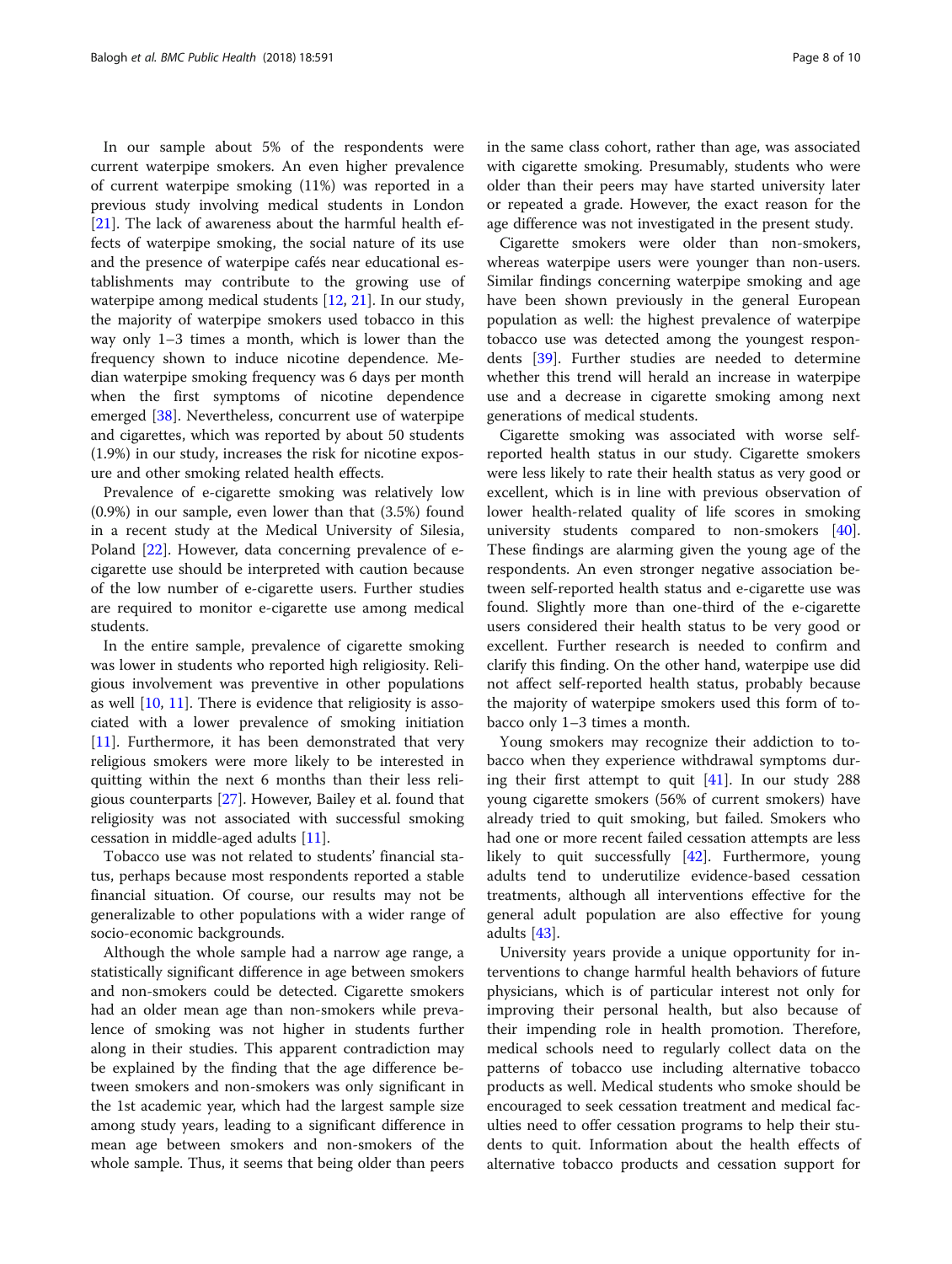<span id="page-8-0"></span>their users should also be provided. Currently none of the medical faculties participating in our study provide smoking cessation programs for students. Strengthening of tobacco-free university policies, as well as tobacco control laws within the countries where the medical schools are located and/or the countries from which medical students are from, may also contribute to a decrease in tobacco use among future physicians.

## Limitations

Despite the satisfactory response rate and a relatively large sample size, the real smoking prevalence may be higher, because smokers are usually overrepresented among non-responders [[44\]](#page-9-0). Another limitation of this study is that it relies on self-reported smoking behavior. Furthermore, we had no data on other factors known to influence smoking status (peer pressure, history of parental smoking, etc.), which may explain the low coefficient of determination seen in our regression models. Recall bias and response bias could not be ruled out because data were self-reported. We sought to minimize social desirability bias, a common issue in surveys on sensitive topics, by assuring the anonymity of participants.

## **Conclusions**

Although the harm from tobacco use is undisputed, many medical students continue to smoke. Nevertheless, some positive trends were observed in smoking rates among future physicians in the recent years. We found a significant difference in smoking rates across different nations. There were fewer cigarette smokers among Norwegian students when compared to other countries. Prevalence of e-cigarette use was low, whereas waterpipe tobacco smoking was popular in our sample. Therefore, tobacco prevention and cessation programs for medical students should address not only the health risks of cigarette smoking but also discourage waterpipe use as well. Finally, medical schools should extend smoke-free areas from university buildings to the whole campus, which could have the dual advantage of creating a healthy environment and reducing the perceived social acceptance of smoking.

#### **Abbreviations**

CI: Confidence interval; Exp(B): Exponentiation of the B coefficient; IR: Interquartile range; SD: Standard deviation

#### Acknowledgements

We would like to thank the students for participating in this study and assistants who enabled the data collection at all study sites. We are grateful to our student assistant Johannes Dell for data preparation. The authors wish to thank Andrew J. Lee (Lecturer, George Washington University School of Medicine) for helpful comments and proofreading the manuscript. This scientific contribution is dedicated to the 650th anniversary of the funding of the University of Pécs, Hungary.

#### Funding

This study is partly supported by the Statutory Health Insurance Saxony (Kassenärztliche Vereinigung Sachsen) and by the Friends' Association of the Medical Faculty and University Clinic Carl Gustav Carus Dresden (Förderverein der Medizinischen Fakultät und des Universitätsklinikums Carl Gustav Carus Dresden e.V.). Neither of the funders had any influence on the design of the study, collection, analysis, and interpretation of data, nor writing of the manuscript.

#### Availability of data and materials

According to the ethical requirements in our ethics approval, the recorded data are stored at the Department of General Practice at Technische Universität Dresden. Following German data protection laws, only authorized persons have access to the data. Requests for more detailed information regarding the data and the survey instrument can be addressed to the corresponding author.

#### Authors' contributions

All authors contributed to the conception and design of the study. HR, HF, AT, NF and EB managed the data collection, EB and ZW drafted the manuscript. NF, HR, PB, AB, KC, FH, JS, AT, KV, ZF and IK contributed to the analysis and interpretation of data and revised the manuscript critically for important intellectual content. EB and ZW edited the manuscript. All authors approved the final manuscript and take public responsibility for the content of the present work. All authors agreed to be accountable for all aspects of the work in ensuring that questions related to the accuracy or integrity of any part of the work are appropriately investigated and resolved.

#### Ethics approval and consent to participate

Ethics approval was obtained from the Ethics Commission of the Medical Faculty/Technische Universität Dresden, approval number EK15012014 (also extending to the Ludwig-Maximilians-Universität Munich), Semmelweis University Regional and Institutional Committee of Science and Research Ethics, approval number 48/2014, and Regional and Institutional Research-Ethics Commitee of the University of Pécs Medical School Clinical Centre, approval number 5251. Students' consent to participate was given by agreeing to fill out the questionnaire.

#### Competing interests

The authors declare that they have no competing interests.

#### Publisher's Note

Springer Nature remains neutral with regard to jurisdictional claims in published maps and institutional affiliations.

#### Author details

<sup>1</sup> Department of Public Health Medicine, University of Pécs Medical School Szigeti str 12, Pécs 7624, Hungary. <sup>2</sup>Department of Behavioral Sciences, University of Pécs Medical School, Szigeti str 12, Pécs 7624, Hungary. <sup>3</sup>Department of General Practice, Medical Clinic 3, University Hospital Carl Gustav Carus, Technische Universität Dresden, Fetscherstr. 74, 01307 Dresden, Germany. <sup>4</sup> Department of Public Health, Faculty of Medicine, Semmelweis University Budapest, Nagyvárad tér 4, Budapest 1089, Hungary. <sup>5</sup>Department of General and Family Medicine, Medical Faculty, Ludwig-Maximilians-Universität München, Pettenkoferstr. 8a, 80336 Munich, Germany.

#### Received: 5 November 2017 Accepted: 20 April 2018 Published online: 03 May 2018

#### References

- World Health Organization, WHO report on the global tobacco epidemic, 2015. [http://www.who.int/tobacco/global\\_report/2015/report/en/](http://www.who.int/tobacco/global_report/2015/report/en/), Accessed 9 Jan 2017.
- 2. World Health Organization, Media Centre, Tobacco Fact Sheet. [http://www.](http://www.who.int/mediacentre/factsheets/fs339/en/) [who.int/mediacentre/factsheets/fs339/en/](http://www.who.int/mediacentre/factsheets/fs339/en/), Accessed 18 Aug 2017.
- 3. World Health Organization, Europe, Tobacco, Data and Statistics. [http://](http://www.euro.who.int/en/health-topics/disease-prevention/tobacco/data-and-statistics) [www.euro.who.int/en/health-topics/disease-prevention/tobacco/data-and](http://www.euro.who.int/en/health-topics/disease-prevention/tobacco/data-and-statistics)[statistics](http://www.euro.who.int/en/health-topics/disease-prevention/tobacco/data-and-statistics), Accessed 9 Jan 2017.